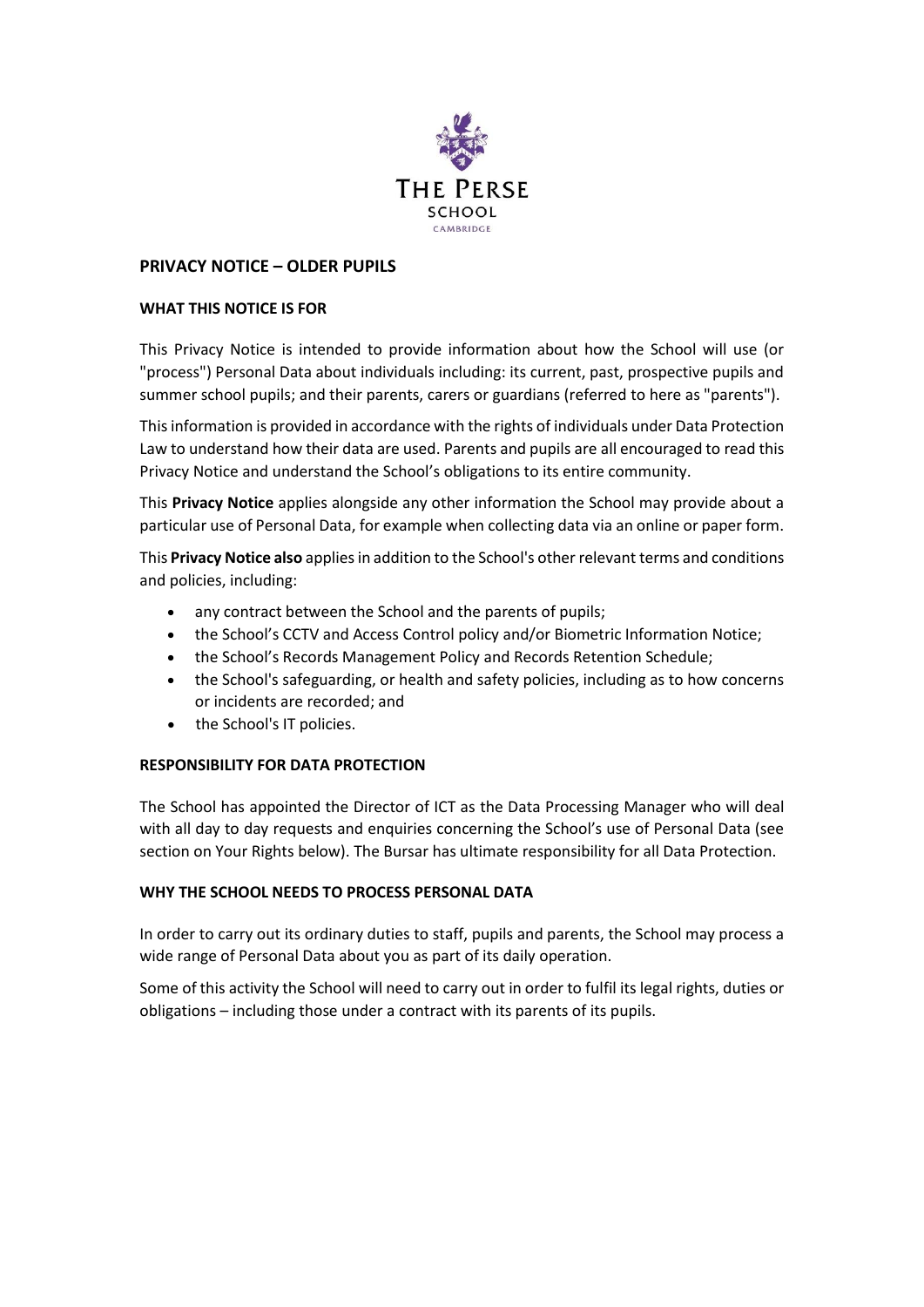The table below contain a general description of the different legal bases for processing Personal Data.

## **Legitimate interests**

This means that the School is using your Personal Data when this is necessary for the School's legitimate interests except when your interests and fundamental rights override our legitimate interests.

Specifically, the School has a legitimate interest in:

- providing educational services to you and to other pupils;
- safeguarding and promoting your welfare and that of other pupils;
- promoting the objects and interests of the School. This includes fundraising and using photographs of you at our school events in promotional material. It also includes making sure that we are able to enforce our rights against you, for example, so that we can contact your parents/guardians if unpaid school fees are due;
- keeping the school buildings safe;
- using your Personal Data in connection with legal disputes. For example, a claim is brought against the School regarding education, care or welfare;
- protecting the School's reputation;
- facilitating the efficient operation of the School; and
- ensuring that all relevant legal obligations of the School are complied with (for example in relation to inspections).

In addition, your Personal Data may be processed for the legitimate interests of others. For example, another school will have a legitimate interest in getting references from a previous school.

## **Necessary for contract**

We will need to use your Personal Data in order to perform our obligations under our contract with your parents and for you to perform your obligations as well. For example, we need the contact details of your parents/guardians so we can update them on your progress and contact them if there is a concern.

## **Legal obligation**

Where the School needs to use your Personal Data in order to comply with a legal obligation, for example to report a concern to Children's Services. We may also have to disclose your Personal Data to third parties such as the courts, the local authority or the police where legally obliged to do so.

## **Vital interests**

In limited circumstances we may use your Personal Data to protect your vital interests or the vital interests of someone else (e.g. if you or they are seriously hurt).

## **Performance of a task carried out in the public interest (or carrying out public tasks)**

The following are examples of when we use your Personal Data to perform tasks in the public interest:

- providing you with an education;
- safeguarding and promoting your welfare and the welfare of other children;
- facilitating the efficient operation of the School; and
- ensuring that we comply with all of our legal obligations.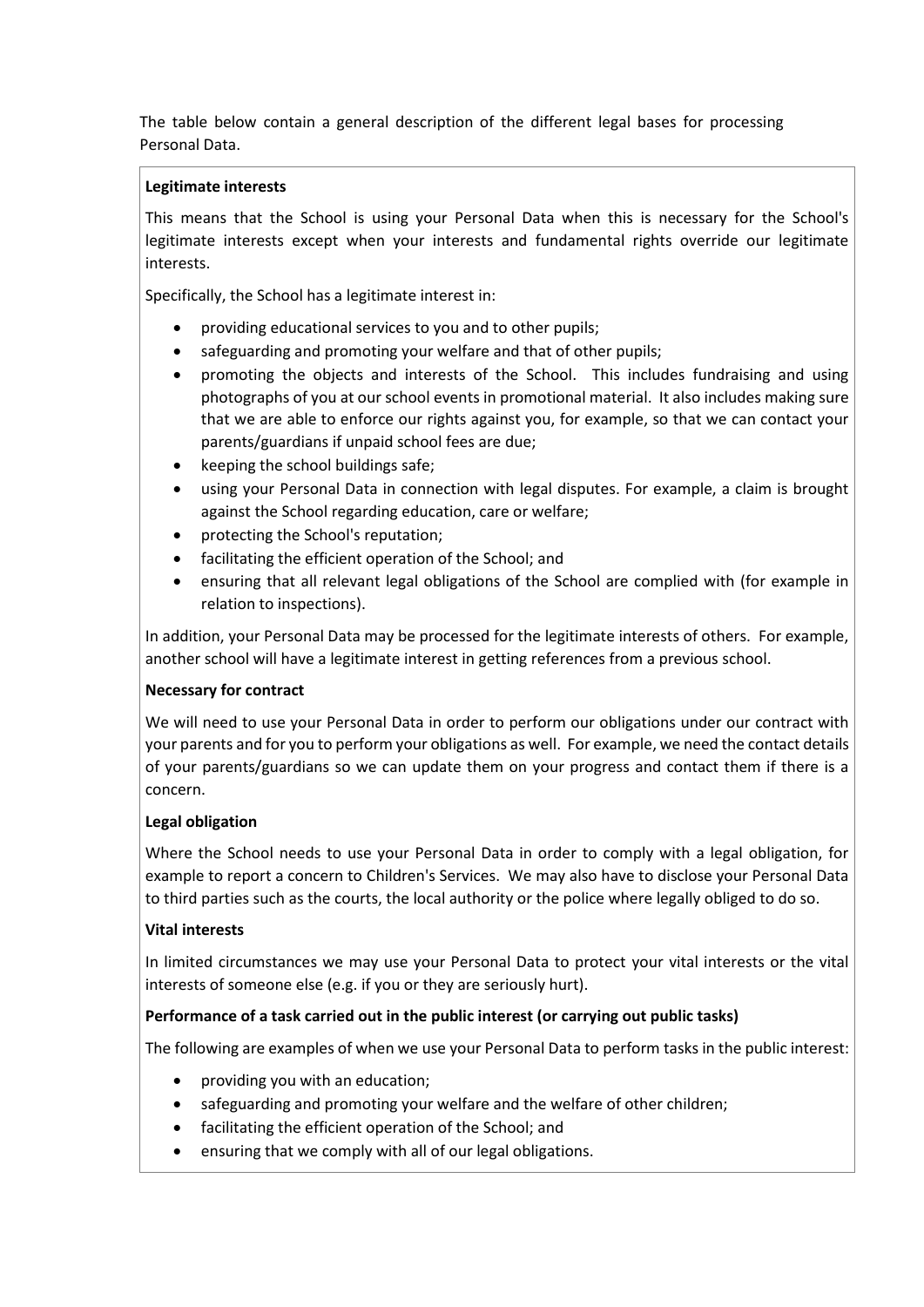## **Consent**

Where the School is relying on consent as a means to process Personal Data, any person may withdraw this consent at any time (subject to similar age considerations as above). Please be aware however that the School may have another lawful reason to process the Personal Data in question even without your consent.

That reason will usually have been asserted under this Privacy Notice or may otherwise exist under some form of contract or agreement with the individual.

The School must also comply with an additional condition where it processes special categories of Personal Data. These special categories are as follows: personal information revealing racial or ethnic origin, political opinions, religious or philosophical beliefs, trade union membership, genetic information, biometric information, health information, and information about sex life or orientation.

The additional conditions for processing special categories of your Personal Data are:

## **Substantial public interest**

The School is also allowed to use special categories of Personal Data where doing so is necessary in the substantial public interest. This is similar to "public interest" in the table above.

## **Social protection and social security laws**

Also, the School may use your Personal Data to comply with social protection law (e.g. to look after you) and social security laws. Social protection law is concerned with preventing, managing, and overcoming situations that adversely affect people's wellbeing.

## **Vital interests**

In limited circumstances we may use your Personal Data to protect your vital interests or the vital interests of someone else (e.g. if you or they are seriously hurt).

## **Legal claims**

We are allowed to use your Personal Data if this is necessary in relation to legal claims. For example, this allows us to share information with our legal advisors and insurers.

The School expects that the following uses may fall within one or more the categories listed in the tables above.

- For the purposes of pupil selection (and to confirm the identity of prospective pupils and their parents) (**legal basis:** legitimate interests, necessary for contract, legal obligation);
- To provide education services, including musical education, physical training or spiritual development, career and university services, extra-curricular activities to pupils, and monitoring pupils' progress and educational needs (**legal basis:** legitimate interests, necessary for contract);
- For the purposes of management planning and forecasting, research and statistical analysis, including that imposed or provided for by law (**legal basis:** legitimate interests, legal obligation);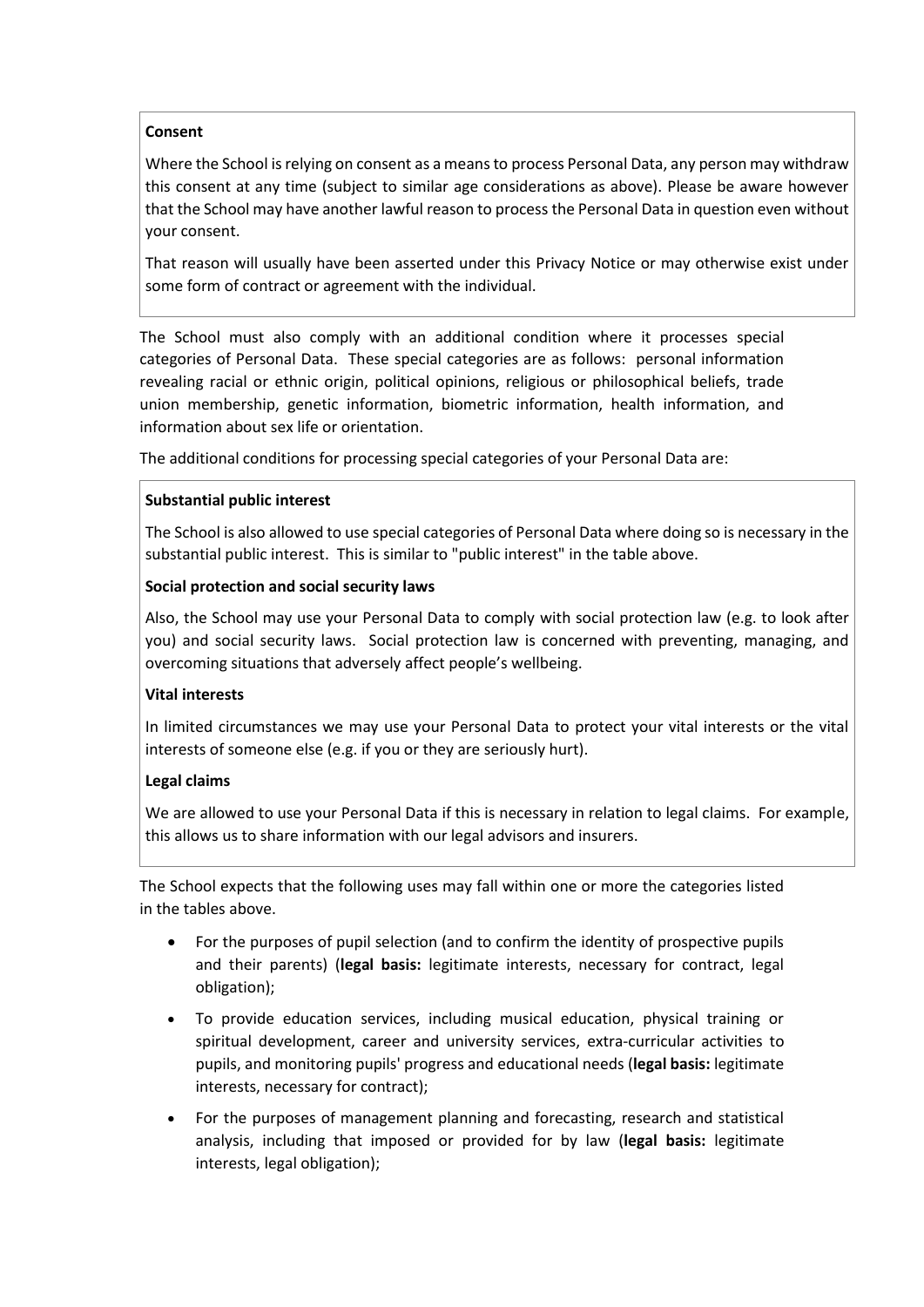- To enable relevant authorities to monitor the School's performance and to intervene or assist with incidents as appropriate (**legal basis:** legitimate interests, legal obligation);
- To enable pupils to take part in national or other assessments, and to publish the results of public examinations or other achievements of pupils of the School (**legal basis:** legitimate interests, necessary for contract, legal obligation);
- To safeguard pupils' welfare and provide appropriate pastoral care (**legal basis:** legitimate interests, necessary for contract, legal obligation);
- To process information about any legal matter which relates to you. This is so we can safeguard your welfare and wellbeing and the other pupils at the School (**legal basis:** legitimate interests, necessary for contract, legal obligation);
- To monitor (as appropriate) use of the School's IT and communications systems in accordance with the School's Acceptable Use of ICT Policy for Pupils (**legal basis**: legitimate interests, legal obligation);
- For security and safety purposes, including CCTV in accordance with the School's CCTV and Access Control System Policy (**legal basis:** legitimate interests);
- The School may share some information with our insurance company to make sure the School have the insurance cover that it needs (**legal basis:** legitimate interests, legal obligation);
- The School is legally required to share information with the Department for Education (**legal basis:** legal obligation);
- Depending on where pupils go when they leave the School, it may need to provide that pupil's information to other schools, colleges and universities or potential employers e.g. the School may share information about exam results and provide references. The School may need to pass on information which is needed to look after the pupil. (**legal basis:** legal obligation); and
- Research in order to improve the School's understanding of its pupils to help, inform its fundraising strategy and target communications more effectively. (**legal basis:** legitimate interests). Please see the School's Privacy Notice – Alumni, Friends and Supporters for more details.

Special Category Personal Data Examples:

- To safeguard pupils' welfare and provide appropriate pastoral (and where necessary, medical) care, and to take appropriate action in the event of an emergency, incident or accident, including by disclosing details of an individual's medical condition where it is in the individual's interests to do so: for example, for medical advice, social services, insurance purposes or to organisers of school trips (**legal basis:** legitimate interests, necessary for contract, legal obligation. **Additional conditions:** Reasons of substantial public interest);
- To provide educational services in the context of any special educational needs of a pupil (**legal basis:** legitimate interests, necessary for contract. **Additional conditions:** Reasons of substantial public interest);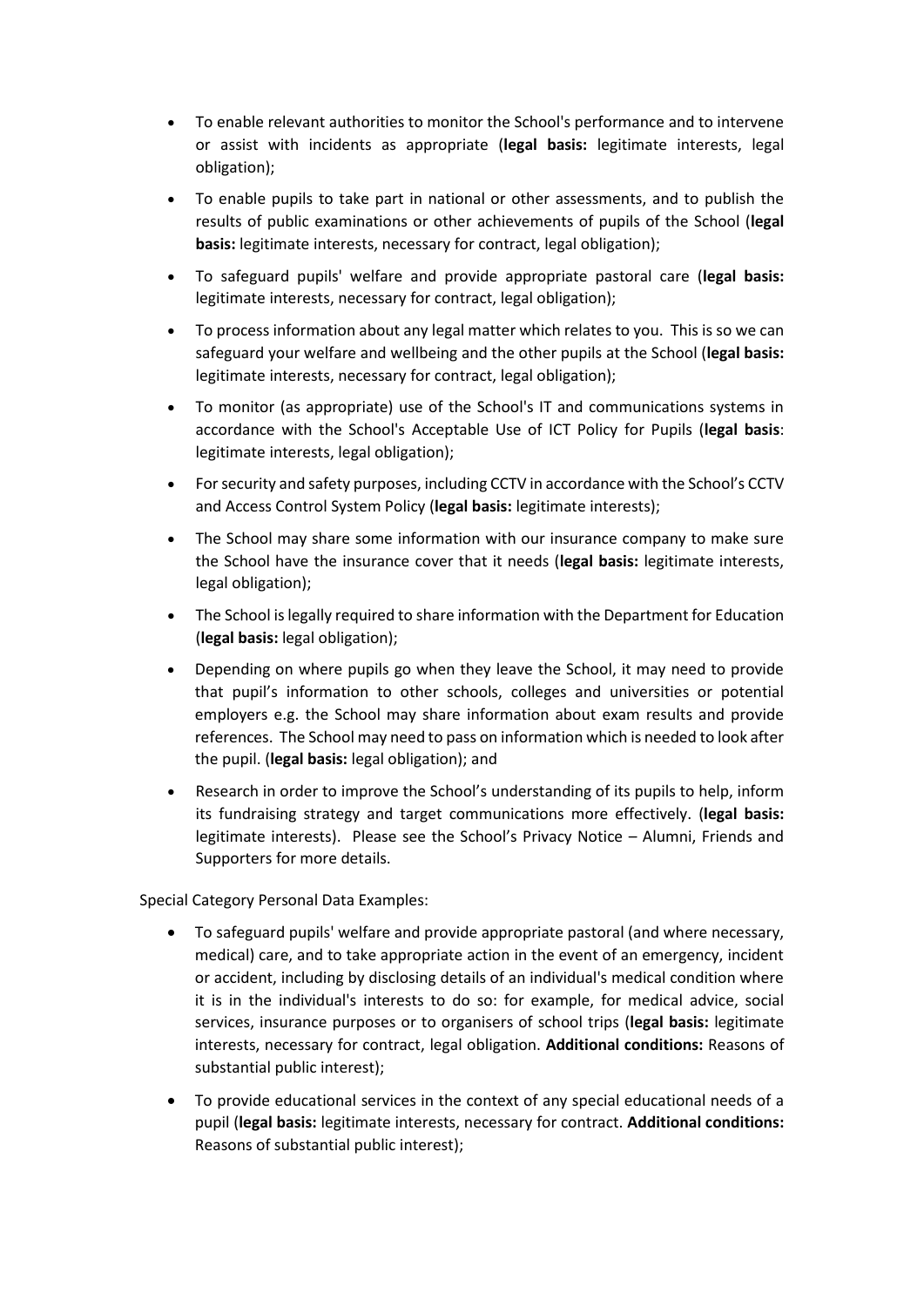- To run any of its systems that operate on biometric data, such as for security and other forms of pupil identification (lockers, lunch etc.) (**legal basis:** consent. **Additional conditions:** Explicit consent); or
- For legal and regulatory purposes (for example child protection, diversity monitoring and health and safety) and to comply with its legal obligations and duties of care (**legal basis:** legal obligation. **Additional conditions:** Reasons of substantial public interest).

## **MORE THAN ONE BASIS**

In some cases, we rely on more than one basis for a particular use of Personal Data. For example, the School will rely on contract, legitimate interests and public interest bases when using Personal Data to provide children with an education. The basis that we will rely on for a particular purpose may vary depending on the circumstances. For example, if the School decides to tell the local authority something about a parent for safeguarding reasons, sometimes this will be because we have a legal obligation to do so but on other occasions we may tell the local authority because we are worried about the child even if we don't have a legal obligation to report something (in which case we would be relying on legitimate interests and public interests).

### **TYPES OF PERSONAL DATA PROCESSED BY THE SCHOOL**

This will include by way of example:

- names, addresses, telephone numbers, e-mail addresses and other contact details;
- biometric information, which will be collected and used by the School in accordance with the School's Biometric Information Notice.
- past, present and prospective pupils' academic, disciplinary, admissions and attendance records (including information about any special needs), and examination scripts and marks;
- where appropriate, information about individuals' health;
- references given or received by the School about pupils, and information provided by previous educational establishments and/or other professionals or organisations working with pupils; and
- images of pupils, (and occasionally other individuals) engaging in school activities, and images captured by the School's CCTV in accordance with the guidance for Staff on the Use of Photographs and Videos of Pupils and Policy for the Installation and Use of CCTV and Access Control);

### **HOW THE SCHOOL COLLECTS DATA**

Generally, the School receives Personal Data from the individual directly (including, in the case of pupils, from their parents). This may be via a form, or simply in the ordinary course of interaction or communication (such as email or written assessments).

However, in some cases Personal Data may be supplied by third parties (for example another school, or other professionals or authorities working with that individual); or collected from publicly available resources.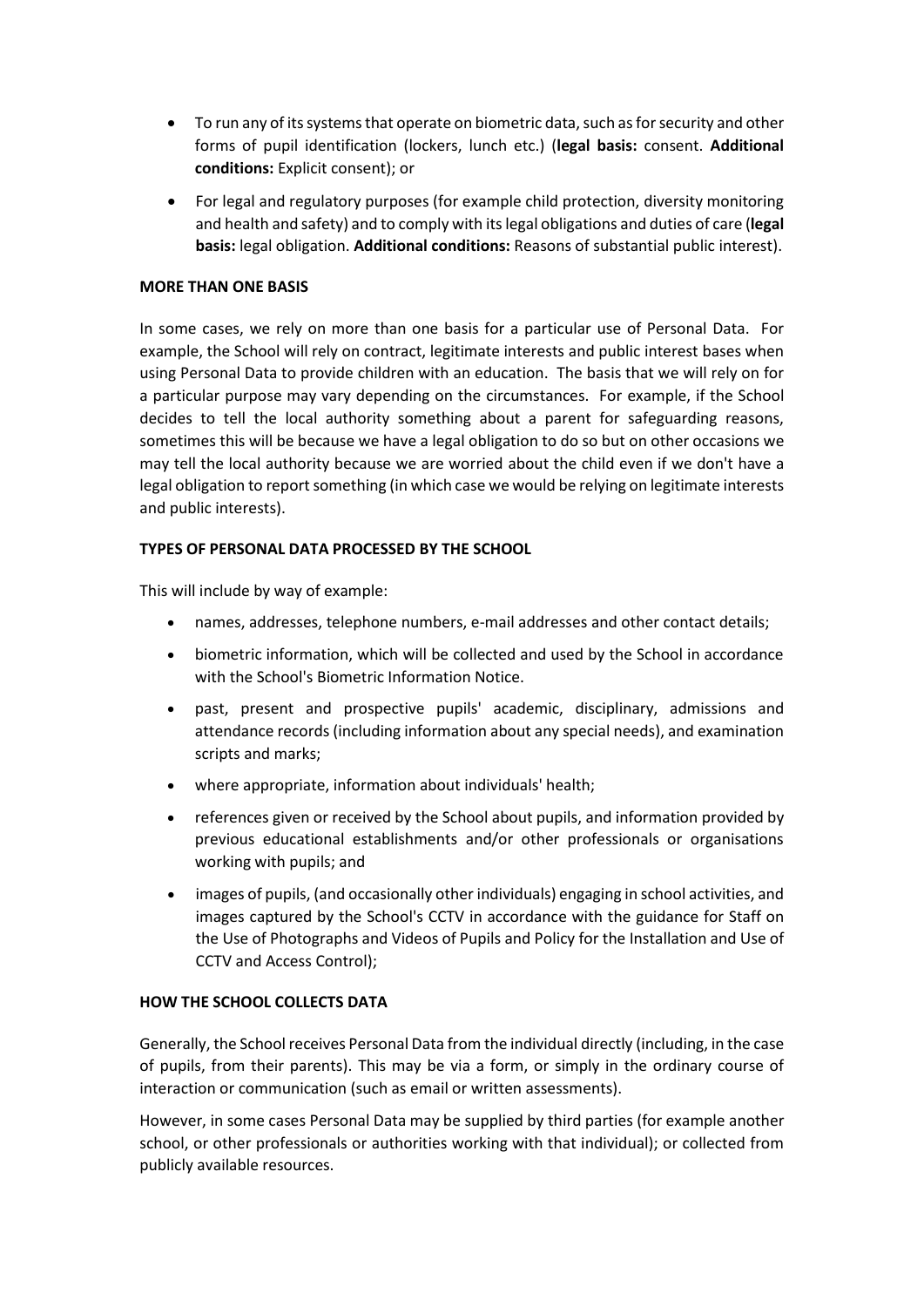### **WHO HAS ACCESS TO PERSONAL DATA AND WHO THE SCHOOL SHARES IT WITH**

Occasionally, the School will need to share Personal Data relating to its community with third parties, such as professional advisers (lawyers and accountants) or relevant authorities (HMRC, police, health services or the local authority).

For the most part, Personal Data collected by the School will remain within the School and will be processed by appropriate individuals only in accordance with access protocols (i.e. on a 'need to know' basis). Where third parties are engaged they will be required to confirm their compliance with Data Protection Law. Particularly strict rules of access apply in the context of:

- medical records held and accessed only by the school nurses and appropriate medical staff, or otherwise in accordance with express consent; and
- pastoral or safeguarding files.

However, a certain amount of a pupil's relevant Personal Data will need to be provided to staff more widely in the context of providing the necessary care and education that the pupil requires (e.g. medical, SEND data or residential school trips).

You are reminded that the School is under duties imposed by law and statutory guidance (including *[Keeping Children Safe in Education](https://www.gov.uk/government/publications/keeping-children-safe-in-education--2)*) to record or report incidents and concerns that arise or are reported to it, in some cases regardless of whether they are proven, if they meet a certain threshold of seriousness in their nature or regularity. This may include file notes on personnel or safeguarding files, and in some cases referrals to relevant authorities such as the Local Authority Designated Officer or police. For further information about this, please view the School's Safeguarding Policy.

Finally, in accordance with Data Protection Law, some of the School's processing activity is carried out on its behalf by third parties, such as IT systems, web developers or cloud storage providers. This is always subject to contractual obligations that Personal Data will be kept securely and only in accordance with the School's specific directions.

### **HOW LONG WE KEEP PERSONAL DATA**

The School will retain Personal Data securely and only in line with how long it is necessary to keep for a legitimate and lawful reason. The retention of data is outlined in the Records Retention Schedule. If you have any specific queries about how this schedule is applied or wish to request that Personal Data that you no longer believe to be relevant is considered for erasure, please contact the Data Processing Manager. However, please bear in mind that the School may have lawful and necessary reasons to hold on to some data

## **YOUR RIGHTS**

Individuals have various rights under Data Protection Law to access and understand Personal Data about them held by the School, and in some cases ask for it to be erased or amended or for the School to stop processing it, but subject to certain exemptions and limitations.

Any individual wishing to access, erase, restrict processing, obtain, objector amend their Personal Data, should put their request in writing to the Data Processing Manager.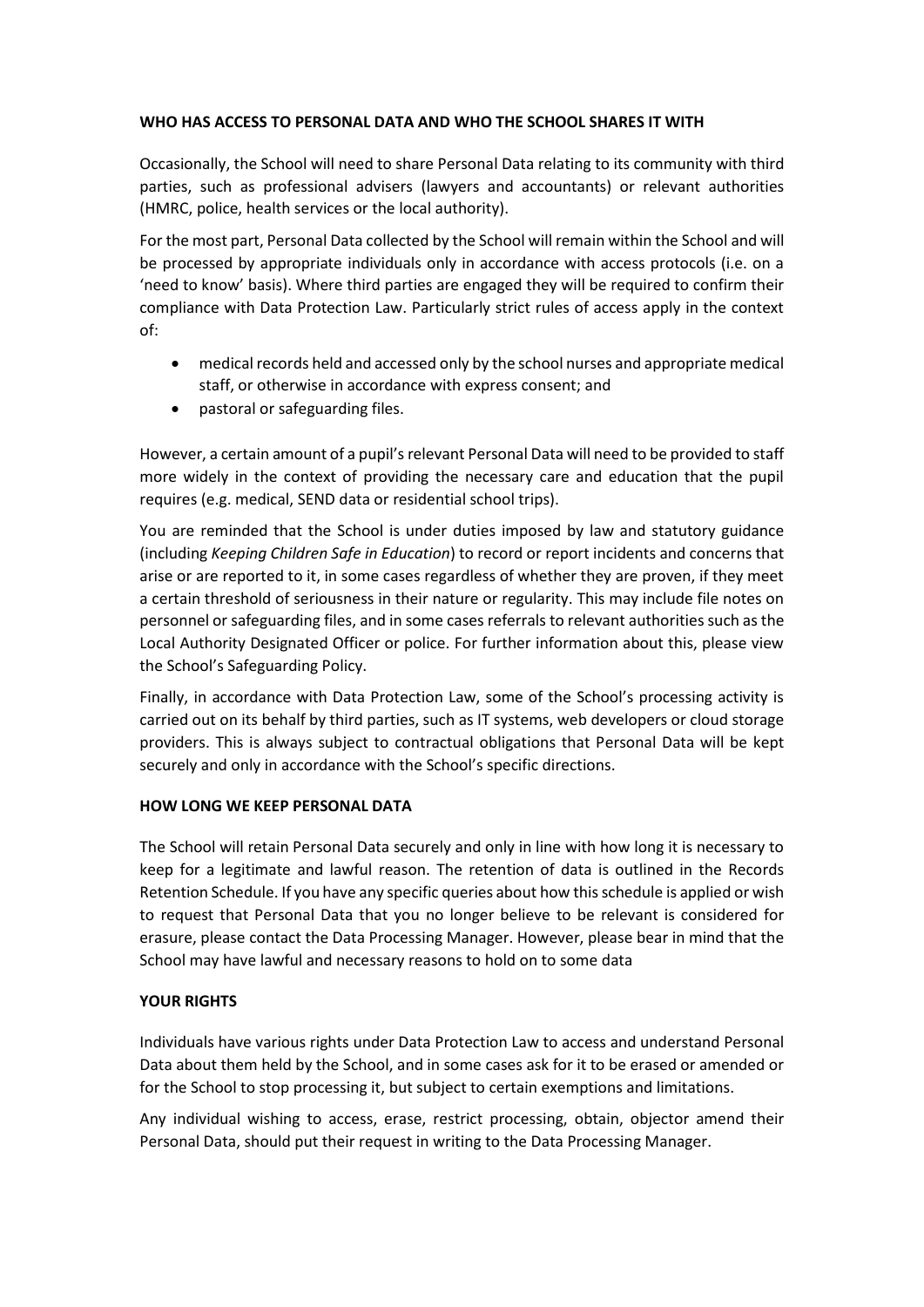The School will endeavour to respond to any such written requests as soon as is reasonably practicable and in any event within statutory time-limits, which is one month in the case of requests for access to Personal Data. The School will be better able to respond quickly to smaller, targeted requests for Personal Data. If the request is manifestly excessive or similar to previous requests, the School may ask you to reconsider or charge a proportionate fee, but only where Data Protection Law allows it.

You should be aware that certain types of data are exempt from the right of access. This may include information which identifies other individuals, or information which is subject to legal professional privilege. The School is also not required to disclose any pupil examination scripts (though examiners' comments may fall to be disclosed), nor any confidential reference given by the School for the purposes of the education, training or employment of any individual.

## **PUPIL REQUESTS**

Pupils can make subject access requests for their own Personal Data, provided that, in the reasonable opinion of the School, they have sufficient maturity to understand the request they are making. Indeed, while a person with parental responsibility will generally be entitled to make a subject access request on behalf of younger pupils, the Personal Data in question is always considered to be the child's at law.

A pupil of any age may ask a parent or other representative to make a subject access request on their behalf. Moreover (if of sufficient age) their consent or authority may need to be sought by the parent making such a request. Pupils from Year 9 and above are generally assumed to have this level of maturity, although this will depend on both the child and the Personal Data requested, including any relevant circumstances at home. Slightly younger pupils may however be sufficiently mature to have a say in this decision.

All Personal Data requests from, or on behalf of, pupils – whether made under subject access or simply as an incidental request – will therefore be considered on a case by case basis.

## **SENDING PERSONAL DATA TO OTHER COUNTRIES**

When the School sends Personal Data outside of the UK, we have to consider if the other country has the same level of protection for Personal Data as there is in the UK. Some countries are considered by the UK Government to have adequate rules and this includes all of the European Economic Area and some other countries, such as, New Zealand, Argentina and Japan.

In certain circumstances, we may send your information to countries which do not have the same level of protection for Personal Data as there is in the UK. For example, we may store your information on cloud computer storage based in the USA.

We will provide you with details about where we are sending your Personal Data, whether the country has an adequacy decision and if not the safeguards which we have in place outside of this Privacy Notice.

If you have any questions about the safeguards that are in place please contact the Data Processing Manager.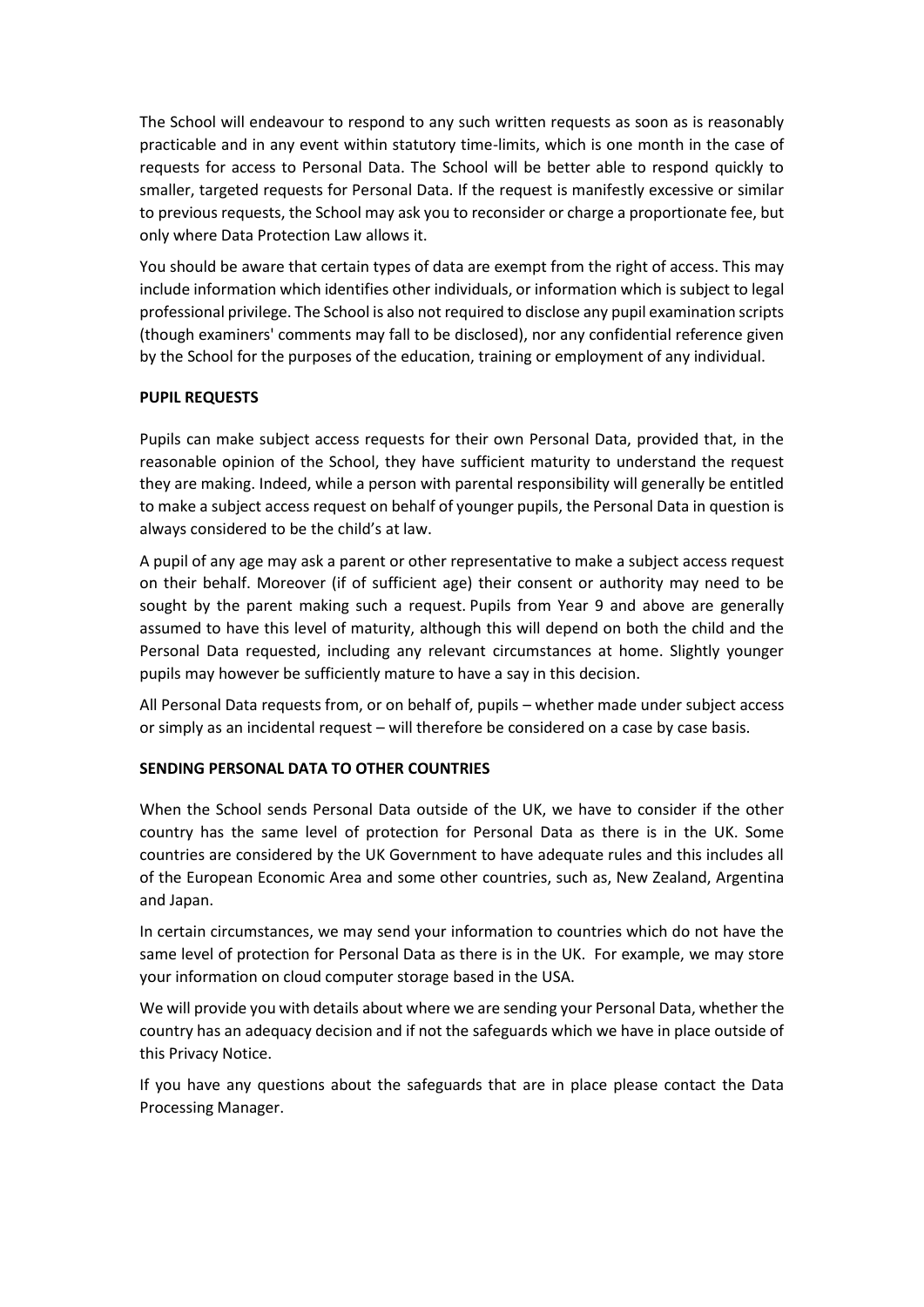### **WHAT DECISIONS CAN YOU MAKE ABOUT YOUR PERSONAL DATA?**

Data protection legislation gives you a number of rights regarding your Personal Data. Your rights are as follows:

- **Rectification**: if Personal Data is incorrect you can ask us to correct it.
- **Access**: you can also ask what Personal Data we hold about you and be provided with a copy. This is commonly known as making a subject access request. We will also give you extra information, such as why we use this data about you, where it came from and what types of people we have sent it to.
- **Deletion**: you can ask us to delete the Personal Data that we hold about you in certain circumstances. For example, where we no longer need the data.
- Portability: you can request the transfer of your Personal Data to you or to a third party in a format that can be read by computer. This applies where (a) the data has been provided by you; (b) the basis that we are relying on to process your data is consent or contract (please see "Our legal bases for using your data below"); and (c) the data is being processed by us on computer.
- **Restriction**: our use of Personal Data about you may be restricted in some cases. For example, if you tell us that the data is inaccurate we can only use it for limited purposes while we check its accuracy.
- **Object**: you may object to us using your Personal Data where:
	- o we are using it for direct marketing purposes
	- o we are using it for historical or scientific research purposes or archiving purposes. For example, we may keep photographs of you at a School event for historical reasons.

## **DATA ACCURACY AND SECURITY**

The School will endeavour to ensure that all Personal Data held in relation to an individual is as up to date and accurate as possible. Individuals should notify the School Office of any significant changes to important information, such as contact details, held about them.

An individual has the right to request that any out-of-date, irrelevant or inaccurate or Personal Data about them is erased or corrected (subject to certain exemptions and limitations under Data Protection Law): please see above for details of why the School may need to process your data, of who you may contact if you disagree.

The School will take appropriate technical and organisational steps to ensure the security of Personal Data about individuals, including policies concerning the use of technology and devices, and access to school systems. All staff and governors will be made aware of this Privacy Notice and their duties under Data Protection Law and receive relevant training.

## **THIS PRIVACY NOTICE**

The School will update this Privacy Notice from time to time. Any substantial changes that affect your rights will be provided to you directly as far as is reasonably practicable.